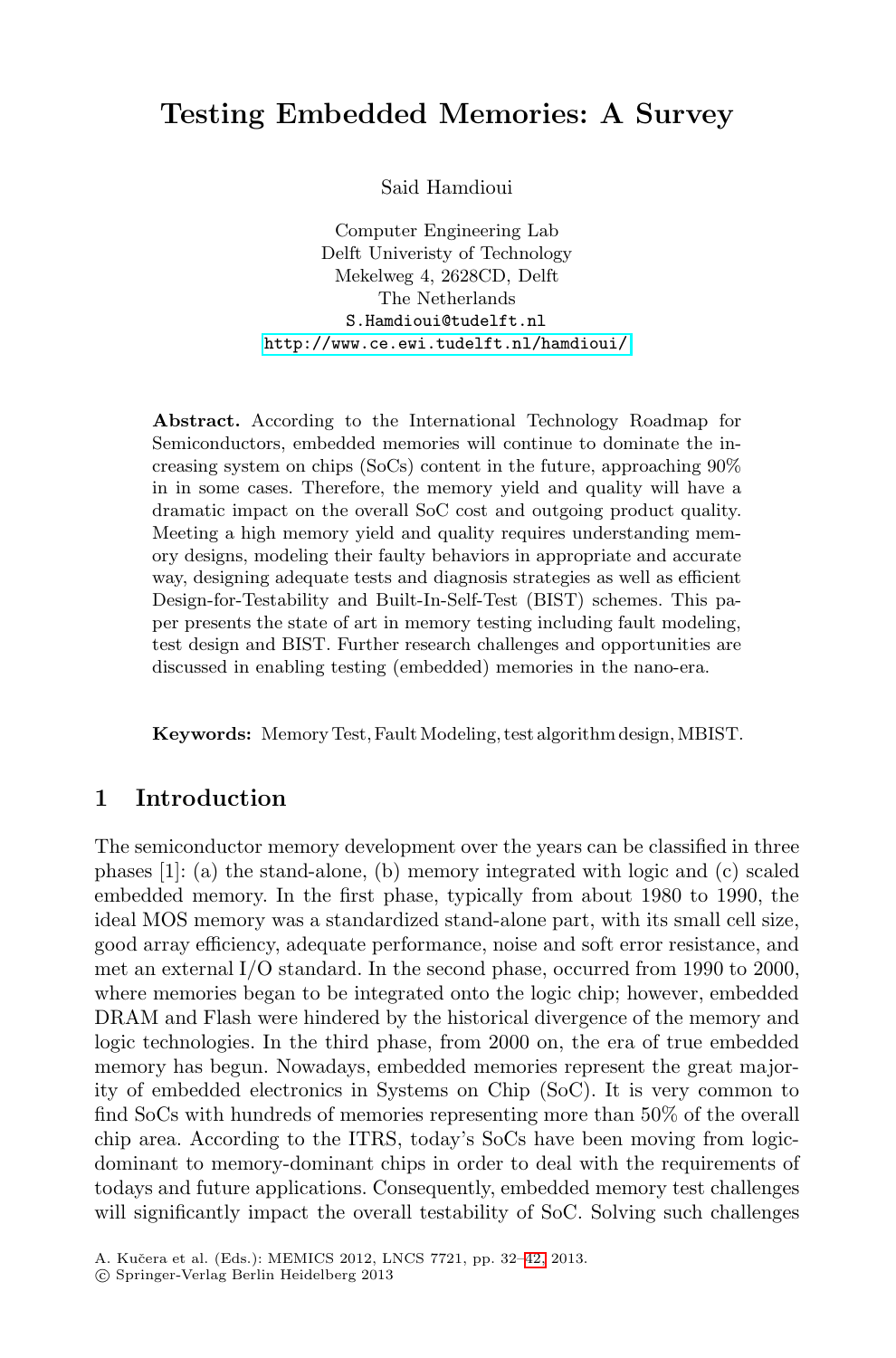for memories will substantially contribute to the resolution of electronic system test problems in the future; hence, supporting the continuation of the semiconductor technology revolution and the manufacturability of future highly complex systems ('gigascale') and highly integrated technologies ('nano-scale').

The cost of memory testing increases with every generation of new memory chips [2]. Precise *fault modeling* to design *efficient tests*, in order to keep the test cost and test time within economically acceptable limits, is therefore essential. The quality of the tests, in terms of defect/fault coverage, is strongly dependent on the used fault models. Therefore, fault models reflecting the real defects of the new memory technologies are crucial for developing higher quality test algorithms and therefore providing products with low Defect-Per-Million (DPM) level driven by the market.

It is difficult, if not impossible, to test an embedded memory simply by applying test patters directly to the chip's I/O pins, because the embedded memory's address, data, and control signals are usually not directly accessible through the I/O pins. Therefore, *Memory Built-In-Self Test (MBIST)* is used for memory testing. The basic philosophy behind the MBIST technique is: "let the hardware test itself "; i.e. enhance the functionality of the memory to facilitate self-test. Large (and expensive) external tests cannot provide the needed test stimuli to enable high speed, nor high quality tests [3]. BIST therefore is the only practical and cost-effective solution for embedded SoC memories.

This paper addresses the state-of the art of the three major aspects related to embedded memory testing; these are fault modeling, test algorithm design and MBIST. In addition, future challenges and trends will be covered.

#### **2 Memory Fault Modeling**

As already mentioned, the quality of fault models used to develop test algorithms is very crucial in providing high outgoing product quality measured in DPM level. The concept of memory fault model appeared first in early 1980's. Many fault models have been developed targeting different fault behaviors. Memory fault models can be classified into two classes: (a) *static faults*, developed mainly between 1980 and 2000, and (d) *dynamic faults*, have been developed since begin 2000.

#### **Static Faults**

During the early 1980's many memory functional fault models have been introduced, allowing the fault coverage of a certain test to be provable. Some important fault models introduced in that time are [4,5,6]: Stuck-at-Faults and Address-Decoder-Faults. These are abstract fault models and are not based on any real memory design and/or real defects. To reflect the faulty behavior of the real defects in real designs, Inductive Fault Analysis (IFA) was introduced. IFA allows for the establishment of the fault models based on simulated defects at the physical layout level of the design. In addition, IFA is capable of determining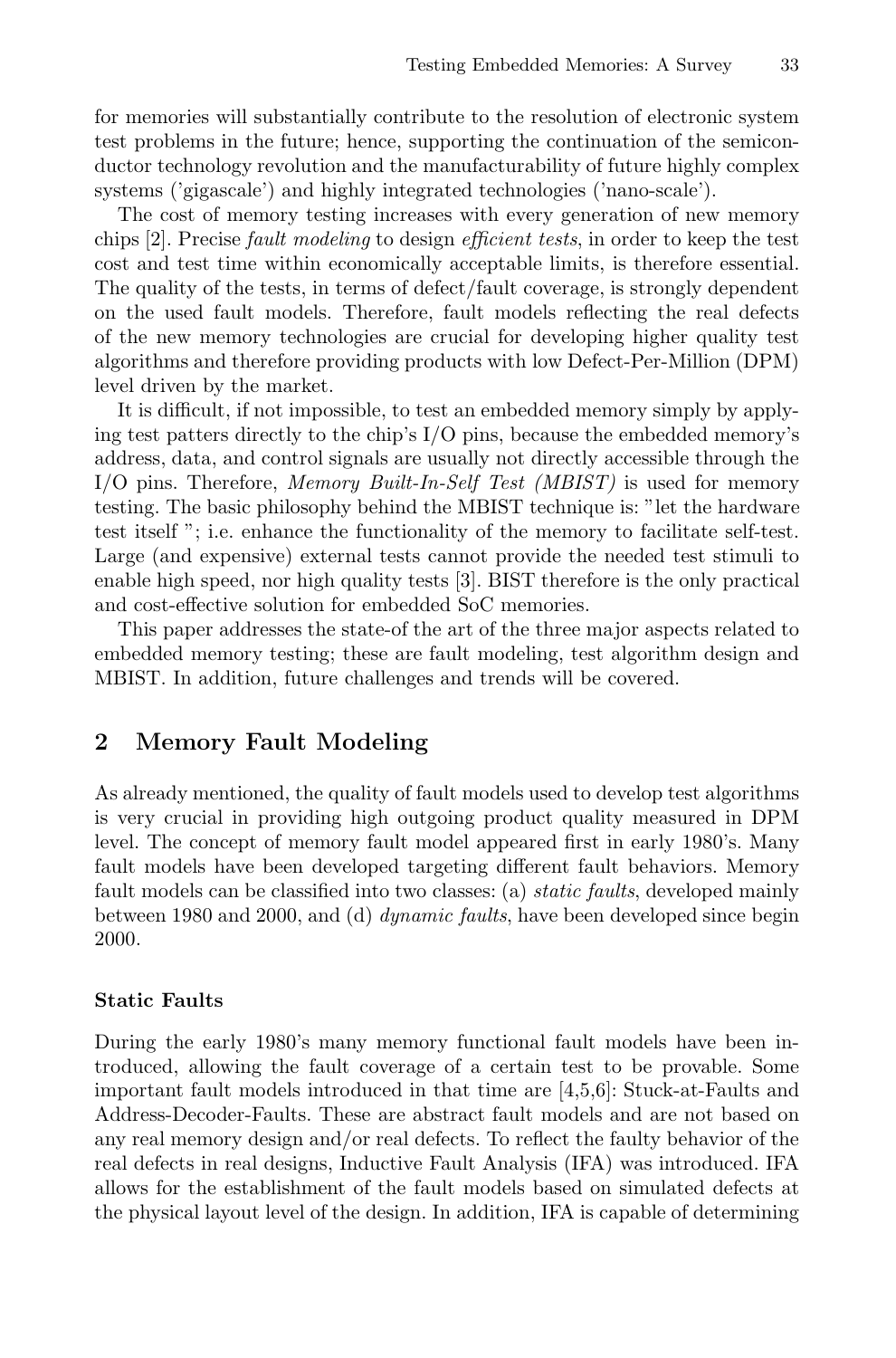the occurrence probability and the importance of each fault model. The result was that new fault models were introduced [7]: State-Coupling Fault and Data-Retention Fault. In the late 1990's, experimental results based on DPM screening of a large number of tests applied to a large number of memory chips indicated that many detected faults cannot be explained with the well-known fault models [8,9], which suggested the existence of additional faults. This stimulated the introduction of new fault models, based on defect injection and SPICE simulation [10,11]: Read Destructive Fault, Write Disturb Fault, Transition Coupling Fault, Read Destructive Coupling Fault, etc.

All the memory fault modeling described above focuses on faults sensitized by performing *at most one operation*. For instance, Read Destructive Coupling Fault is sensitized by applying a read operation to the victim cell, while the aggressor cell is put in a certain state (i.e., the required number of operations is 1). Memory faults sensitized by performing at most one operation are referred to as *static faults*.

### **Dynamic Faults**

Many work published since early 2000 have revealed the existence and the importance of another class of faults in the new memory technologies. It was shown that another kind of faulty behavior can take place in the absence of static faults [12]-[21]. This faulty behavior has been attributed to *dynamic faults*, which require *more than one operation to be performed sequentially* in time in order to be sensitized. For example, a write 1 operation followed immediately by a read 1 operation will cause the cell to flip to 0; however, if only a single write 1 or a single read 1, or a read 1 which is not immediately applied after write 1 operation is performed, then the cell will not flip. [12] observed the existence of dynamic faults in the new embedded DRAMs based on defect injection and SPICE simulation. [13,14] observed the presence of dynamic faults in embedded caches of Pentium processors during a detailed analysis of the DPM screening results of a large number of tests. [15,16] showed the importance of dynamic faults for new SRAM technologies by analyzing DPM screening results of Intel and STMicroelectronics products, and concluded that current and future SRAMs tests need to consider dynamic faults or leave substantial DPM on the table. [17] showed the existence of dynamic memory cell array faults for SRAMs using defect injection and circuit simulation. The work of [18,19] proved the existing of dynamic faults in the peripheral circuits of a memory (such as sense amplifiers, pre-charge circuits, etc.), while the work of [20,21] showed the existence of this class of faults in the address decoders. Due to the importance of covering dynamic faults in order to realize the required product quality (as it has been show by measured data  $[14]-[16], [22]$ , tests for such faults become an integral part of memory test programs used within industry [23,24,25]. Dynamic faults are becoming even more important for the future technologies [26].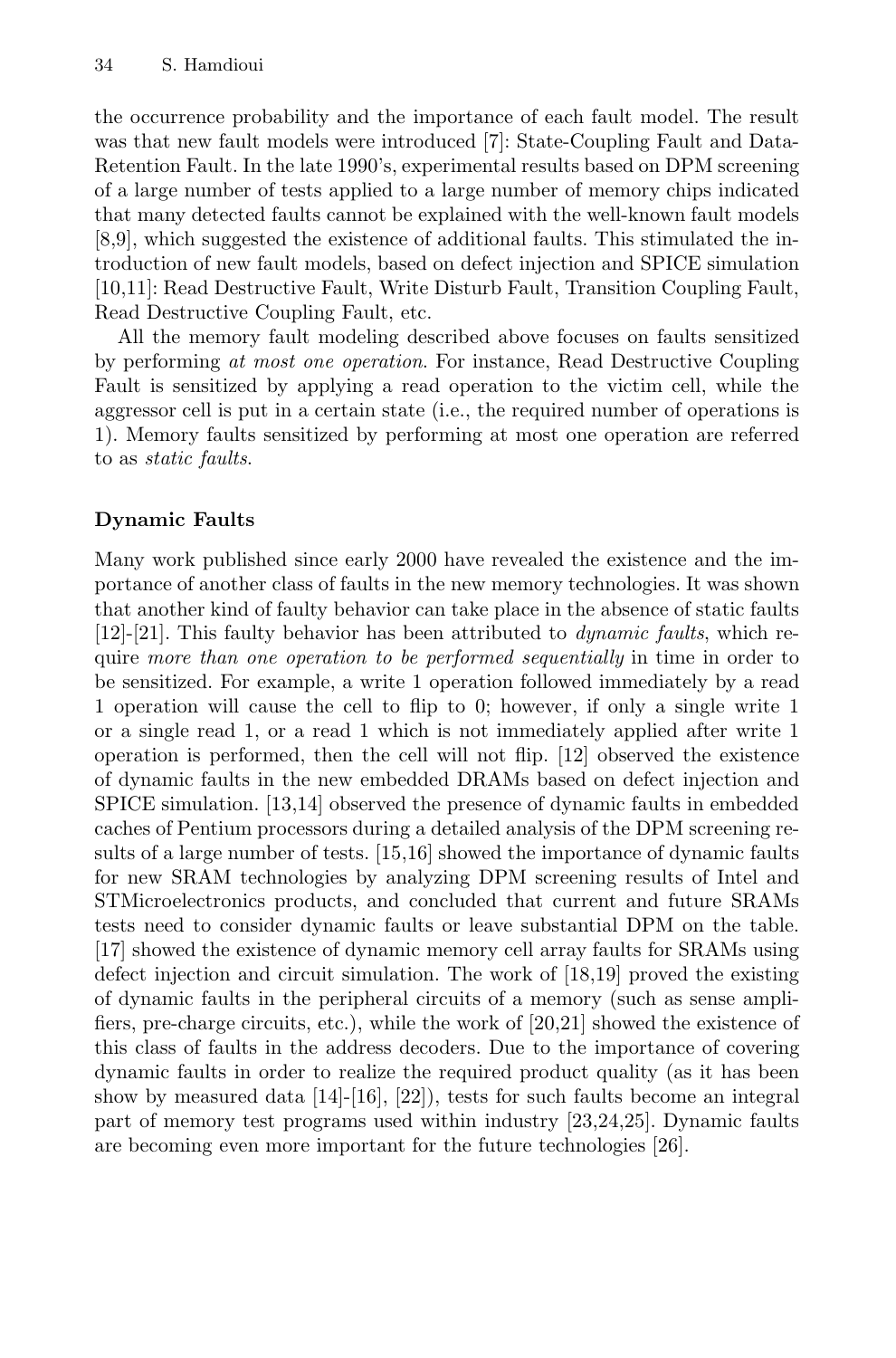### **3 Test Algorithm Design**

Tests and fault detection for semiconductor memories have experienced a long evolutionary process, starting before 1980's. Overall, memory test algorithms can be classified into three classes: (a) Ad-hoc tests, (b) March tests, and (b) Fault primitive based tests; they are explained next.

**Ad-hoc Tests:** The are the early tests (typically before the 1980's). They are classified as Ad-Hoc because of the absence of formal fault models and proofs. Tests as Scan, Checkerboard, Galpat and Walking 1/0 [5,27] belong to this class. They have further the property of either having a low fault coverage (as it is the case for Scan and Checkerboard) or requiring a very long test time (as it is the case for Galpat and Walking), which make them very uneconomical for larger memories.

**March Tests:** After the introduction of fault models during the early of 1980's, march tests became the dominant type of tests. The advantages of march tests lay in two facts. First, the fault coverage of the considered/known models could be mathematically proven, although one could not have any idea about the correlation between the models and the defects in the real chips. Second, the test time for march tests is typically linear with the size of the memory, which made them acceptable from an industrial point of view. Some well-known march tests, that have been shown to be efficient, are: Mats+ [28], March C- [29], PMOVI [30], IFA 13n [7], etc.

**Fault Primitive Based Tests:** As new fault models have been introduced in the late 1990's, based on defect injection and SPICE simulation, other new tests have been developed to deal with them. In addition, the concept of Fault Primitive (FP) was introduced to better describe a *single* fault behavior [31]; it made it easier to analyze the failure mechanisms in deep-sub micron technology and to develop realistic fault models and thereafter optimal test algorithms using defect-oriented testing. This approach allows for the realization of high defect coverage as the algorithm can be optimized for each design/layout. Some of the introduced FP based tests are targeting static faults; examples are March SS [32] and March MSS[33] for detecting all possible static faults, March SR [11] for detecting faults realistic for the design under consideration, etc. However, most of the developed FP based tests are targeting dynamic faults, including memory cell array faults [13]-[16], peripheral circuits faults [18,19] and address decoder faults [20,21,34].

It is worth noting that the state-of-the art in memory fault modeling and test design typically assumes the presence of a single fault at a time; memory tests assuming the presence of multiple faults at a time have got limited attention in the past [35,36] and they seems to become more important with further technology scaling [37]. Fault modeling and test design have to consider not only the presence of a single defect/fault at a time, but also the presence of multiple weak-faults/defects simultaneously (this is particularly important in the nano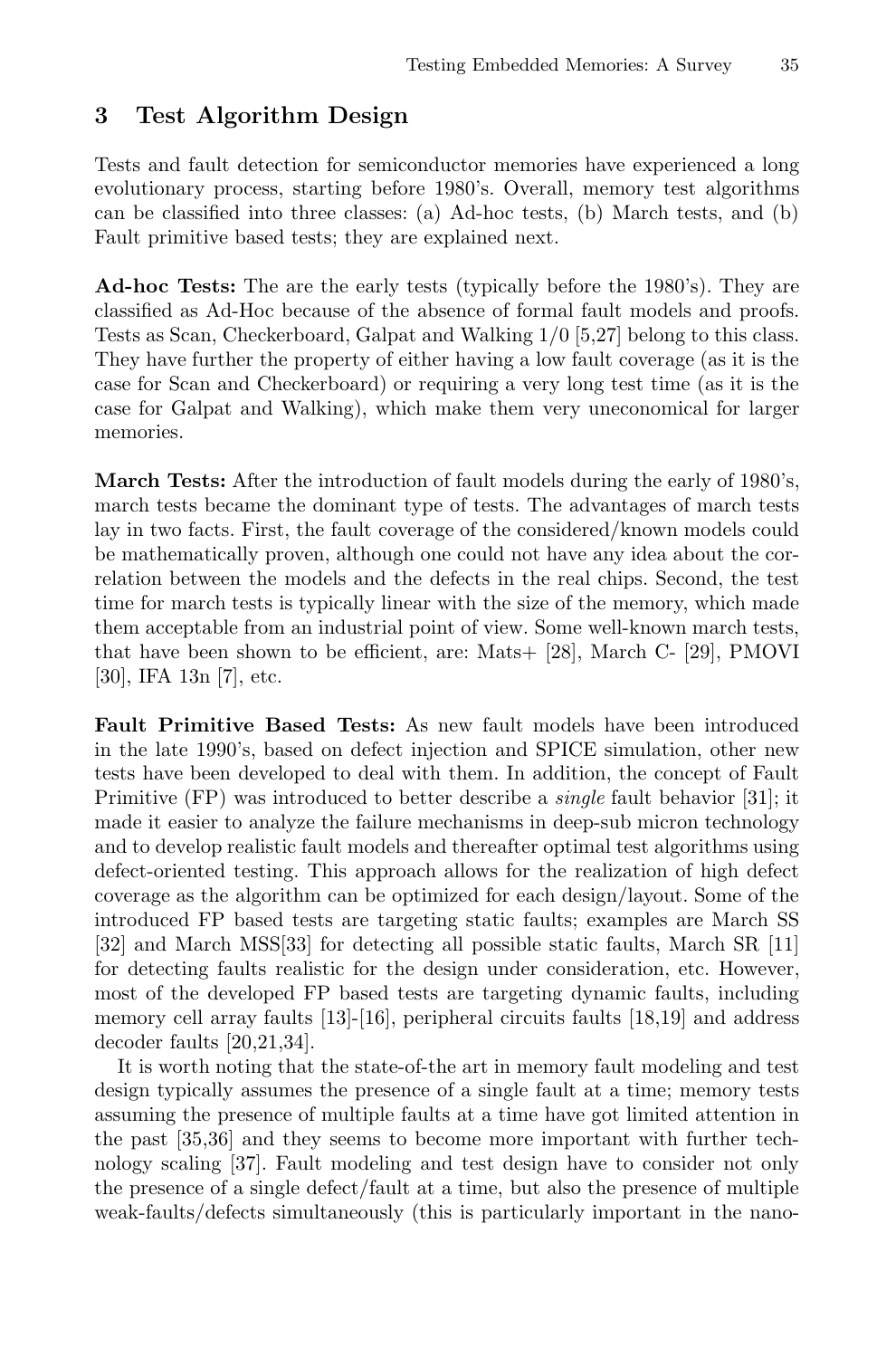era). A weak fault is not able to fully sensitize a fault, but it partially sensitizes it; e.g., due to a partial open defect that creates a small delay. However, a fault can be fully sensitized (i.e., becomes strong) when two (or more) weak faults are sensitized *simultaneously* since their fault effects can be additive.

## **4 Memory Built-In-Self Test**

As already mentioned, it is difficult to test an embedded memory simply by applying test patters directly to the chip's I/O pins, because the embedded memory's address, data, and control signals are usually not directly accessible through the I/O pins. Therefore, BIST is the only practical and cost-effective solution for embedded SoC memories.

BIST engines, no matter what kind, can use pseudo-random or deterministic test patterns/algorithm. A pseudo-random pattern is basically very helpful to test logic circuits. A memory, however, has a regular structure and typically requires the application of regular and deterministic test patterns as those discussed in the previous section. In the early days of BIST (typically before 1990's), it was not unusual to see pseudo-random techniques applied to memory [38,39]. However, this approach has been hardly used from 1990 on due to its low fault coverage.

MBIST based on deterministic patterns is dominant for testing memories today. Deterministic patterns means that the patters are generated according to specified predetermined values (such as march tests). When implementing MBIST engines, trade-offs are made depending on: (a) the number of supported algorithms, (b) the flexibility of the MBIST engine (in order to cope with the unexpected), (c) the implementation speed, and (d) the area overhead. In addition, when MBIST performs tests, memory accesses have to be done at-speed using Back-to-Back memory cycles in order to detect dynamic faults [14]-[25]. Systems require large, high speed memories, while the technology scaling exhibits a large spread in implementation parameters, resulting in speed related (dynamic) faults.

Many papers have been published on deterministic based MBIST; examples are [40]- [50]. Let's assume that every memory test algorithm can be described using an extended notation of March algorithms [27], including the non-linear algorithms such as Galpat and Walking 1/0. A march test consists of a finite sequence of March Elements (MEs) [4]; a march element is a finite sequence of operations applied to every cell in the memory before proceeding to the next cell. Based on the level at which memory algorithms are specified, MBIST engines can be classified into four classes.

**Algorithm Based MBST:** Only a single (or few) algorithms can be specified; they are implemented in hardware using a state machine [40,41]. This MBIST is generally used in industry to generate a single pattern (e.g., a single march test). However, a better memory test solution requires a suite of patterns; this makes the design of the state machine complex. The major limitation of algorithm based MBIST lays in its quite restricted flexibility; modifying the patterns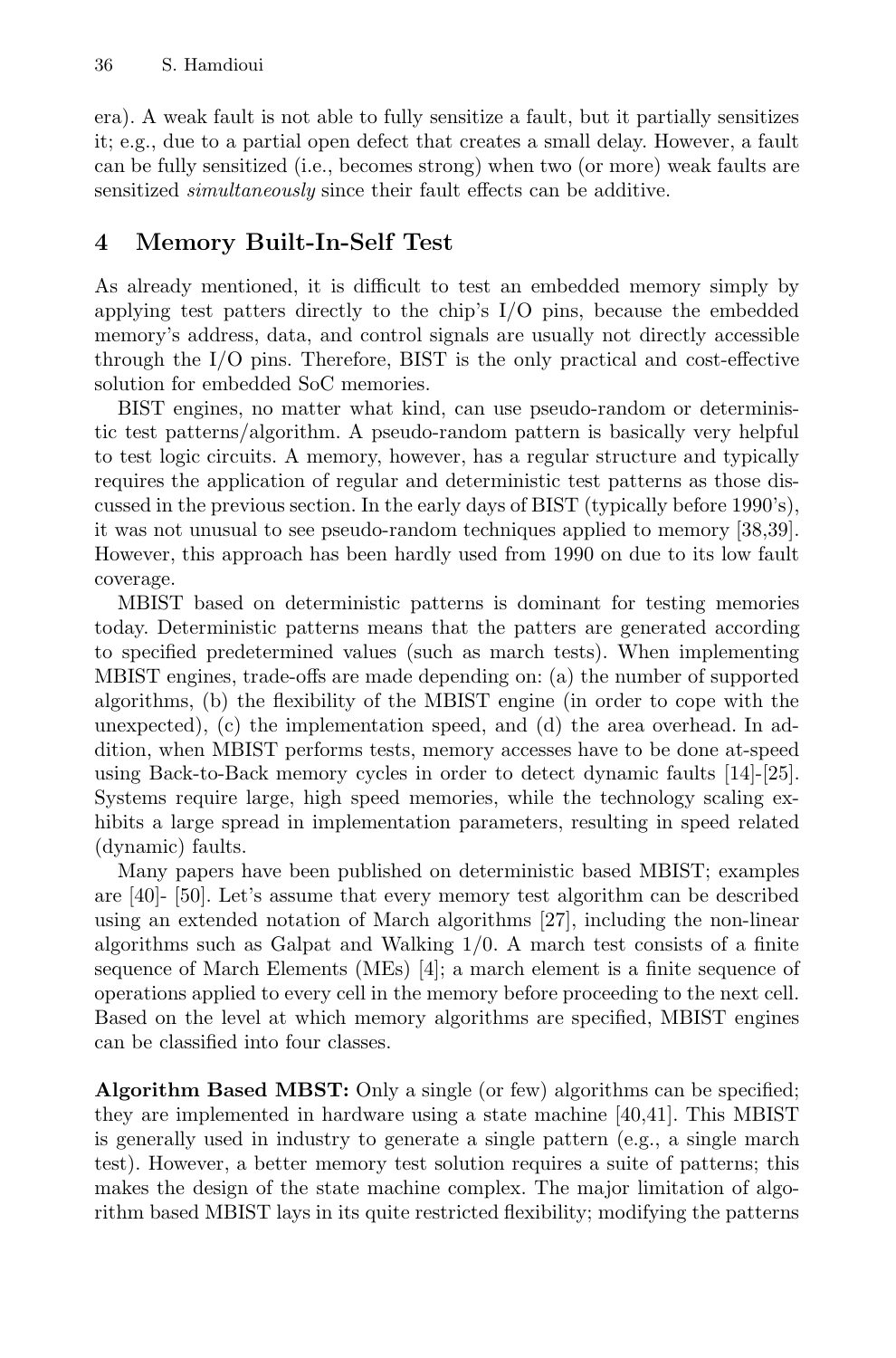requires changing the MBIST design. This MBIST implementation was used in the early days of MBIST, where the fault behavior was still considered simple and mainly static, while the implementation cost was very important. Performing at speed-testing was not a crucial issue for such MBIST class.

**March Element Based MBIST:** Applying an algorithm consists of successively scanning-in each of the algorithm's MEs, together with its algorithm stress combination. In order to be able to perform memory tests at-speed, it is sufficient that each of the individual MEs is performed at-speed [42,45,49,50]. For this MBIST class, not the algorithms are hard-wired, but only the MEs. Recent publications [49,50] show that such MBIST class can provide higher flexibility at extremely small command memory, which makes this MBIST class very attractive for embedded applications whereby the tests have to be stored within the MBIST engine. Moreover, all information required to support an at-speed implementation is contained in the specified MEs. Hence, the required detailed information to control the memory, such as whether a read or write has to be performed, can be decoded from the ME prior to its application. This prevent the complex implementation (costly hardware) which typically uses complex schemes such as pipelining and prefetching to apply at speed-testing.

**ME operations Based MBIST:** In this case, at speed of only the operations within a single ME can be performed; elapsed time between MEs is not critical. Typically each ME can use a certain stress combination (such as databackground). Therefore this class can be easy implemented using two registers (one for ME and one for the stress combination) and a register controlled statemachine; the two register can be scanned via a low speed tester. Because of its low cost implementation, such MBIST is very popular within the industry. Note that ME operations based MBIST requires more test time than March Element Based MBIST; in the latter all MEs are hard-wired and no external scanning is needed for MEs to perform the tests.

**Individual Operations Based MBIST:** This class of MBIST engines allows for the specification of algorithms by specifying each of the algorithm operations. Obviously, this can be very flexible. However, the implementation cost is effectively determined by the size of the algorithm memory and the supported addressing scheme(s)  $|46|$ -[48], [51]. The more algorithms and addressing schemes, the more hardware overhead. In addition, it typically explores expensive prefetching and pipelining techniques to perform at speed-testing, which makes the implementation costly. This class is mainly suitable for higher end products.

#### **5 Future Challenges**

This section addresses some major challenges and trends wrt embedded memory testing and gives some research directions. First, the technology technology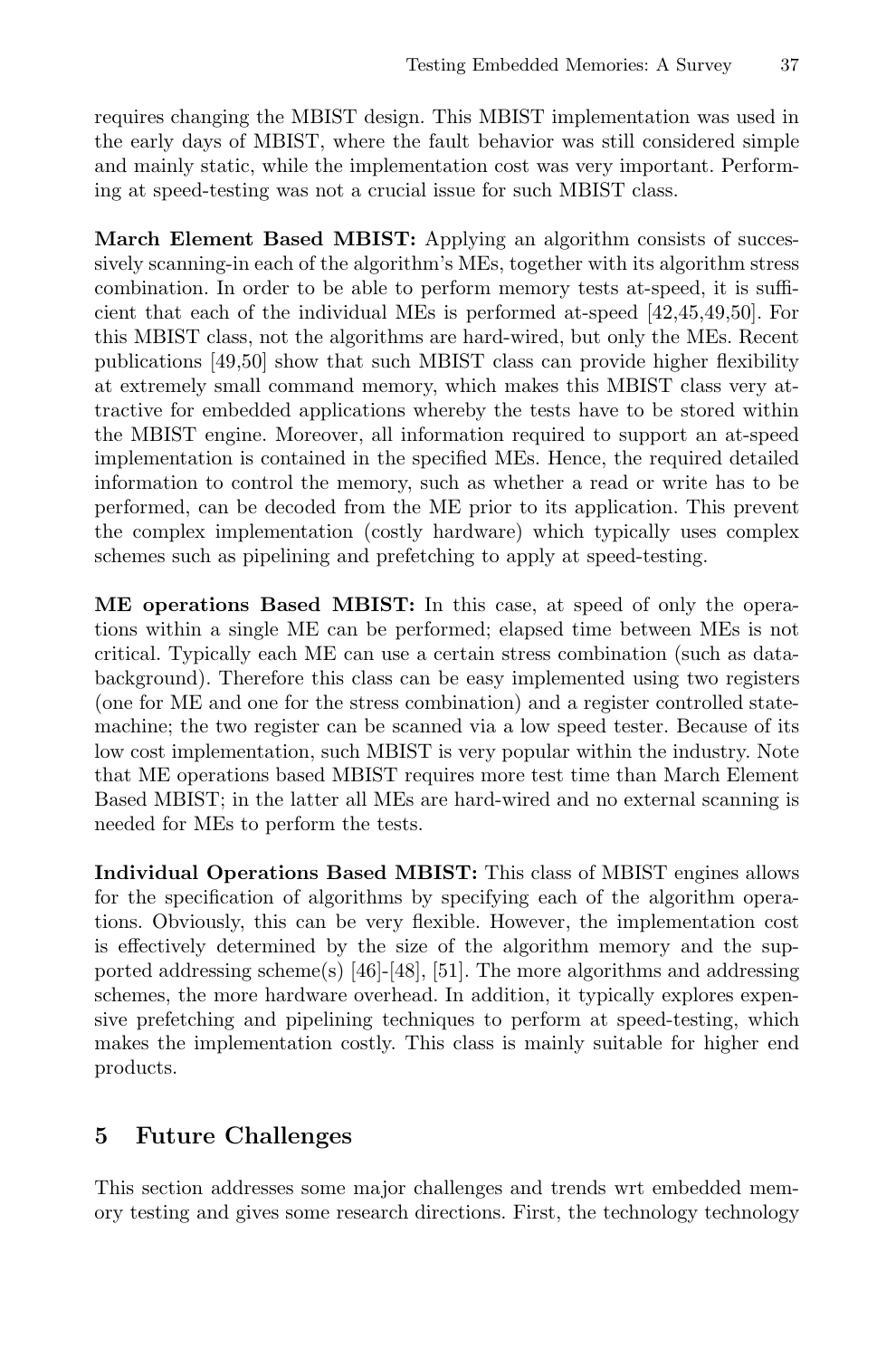threats due to continue scaling will be discussed. Thereafter, the business pressure will be covered. Finally, the requirements for future memory test solutions will be described.

### **5.1 Technology Threats**

Progressive technology scaling, as tracked by the ITRS and encapsulated by Moore's law, has driven the phenomenal success of the semiconductor industry. Silicon technology has now entered the nano-era and the 10nm transistors are expected to be in production by 2018, allowing the integration of a wider variety of functions. However, it is well recognized that many challenges are emerging:

- **–** *Extreme variations*: The increasing variability in device characteristics and its impact on the overall quality and reliability represent major challenges to scaling and integration for future nanotechnology generations [26] (cross talk, interferences, leakages, Vth mismatch, degraded Read/Write margins, ...). What is more, newly emerging complex failure mechanisms in the nanoera (which are not understood yet), are causing the fault mode of the chips to be dominated by transient, intermittent, parametric and weak faults rather than hard and permanent faults; hence causing more reliability problems than quality problems [52]-[54] .
- **–** *Reduced voltages*: Although the supply voltage is not scaling at the same scale as the technology, the reduced voltages are contributing to the emergence of many new failure mechanisms that may impact either the quality and/or the reliability of memories; examples are: reduced signal strength, reduced SNM (higher soft error rates) and increased sensitivity to delay (parametric) faults.
- **–** *Speed related faults*: The increasing clk speed of each memory generation poses new challenges. For instance, a 10ps delay for a memory running at 100MHz is only 1% of the Clk speed. However, this is 10% for a memory running at 1GHz! What is used to be known as marginal delays can cause timing failures for today and future technologies. Hence testing for at-speed related faults is becoming a must. Not to mention that other emerging failure mechanisms also contribute to speed related faults.
- **–** *Wearout*: The aggressive technology scaling does not only cause new failure mechanisms, but also increases the level of transient errors (during device lifetime) and reduces the device lifetime, causing major reliability challenges.

## **5.2 Business Pressure**

The continuous increases in SoC complexity in general and the simultaneous higher competitive semiconductor industry pose many business pressure challenges.

**–** *Higher customer requirements*: irrespective of the business pressure, customers always require a higher product quality, lower cost and higher reliable chips. Higher customer satisfaction requires therefore *higher fault coverage*, even for unknown faults. Hence, large set of tests and stresses are needed, making test cost higher (reducing benefits).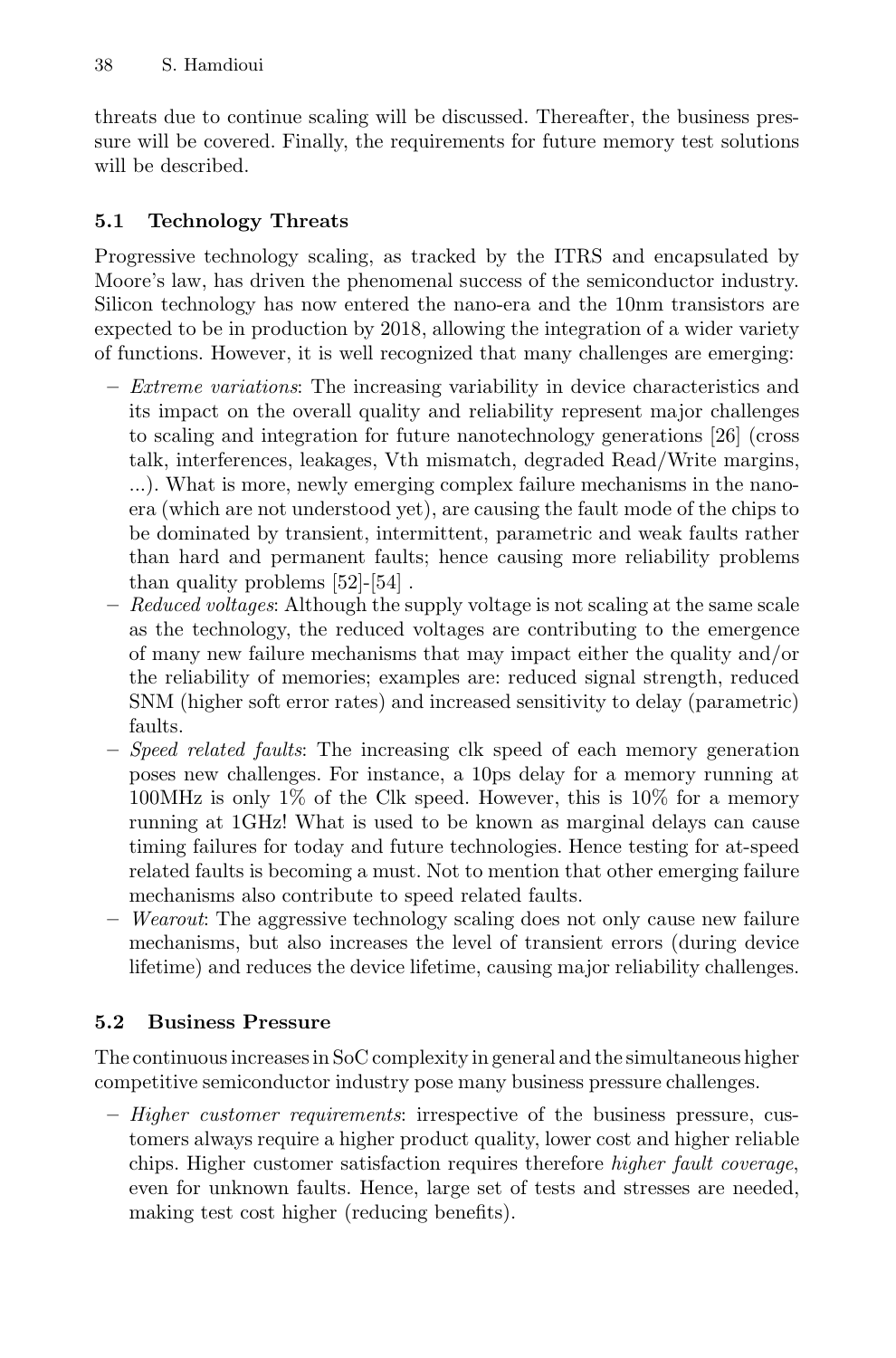**–** *Shorter time-to-volume (TTV)/market*: TTV consist of two parts: (a) design time and (b) production ramp-up time [1]. IP reuse is a common practice used to reduce the design time. Reducing production ramp-up time is what is causing the real bottleneck. Traditionally, one had sufficient learning time for test cost and DPM level reduction, starting at low volume with a large number of tests used to detect, analyze and correct yield problems. Today, and due to time-to-market pressure, the time-to-market is reduced causing a severe reduction in the learning curve. Due to the very short to no learning curve, understanding of all faults for each new technology is impossible. Hence, the test program may provide a *low fault coverage*, which contradicts the customer requirements.

#### **5.3 Requirements for Future Test Solutions**

Given the challenges mentioned above, the future solutions have to provide answers to both the customer requirements (higher quality, reliability and fault coverage for all emerging faults) and the short time-to-market (higher yield). Today's solutions are going in the following direction:

- **–** *Manufacturing Test*: Use effective test set. Development of new tests may require new approaches. To optimize cost v quality (wrt time-to-volume), this test may not detect all faults (economically undetectable faults escape). In addition, use a programmable BIST at module level to enhance shorter time to market
- **–** *In field Test*: Use Error Correction codes (ECC) to compensate for incomplete fault coverage and to detect soft errors and new (unexpected) failures. In addition, use dynamic Built-In-Self-Repair to maintain the effectives of ECC and increase yield and product lifetime.

#### **6 Conclusion**

This paper has discussed three major aspects related to embedded memory testing and has provided some future challenges. The approach based on single defect a time causing a *strong fault*, on which the traditional fault modeling and test design are based, may need refinement as memories in nano-era may suffer from different small disturbances (*weak faults*) at the same time; these weak faults can together create a strong fault if sensitize *simultaneously* during the application. Therefore a new memory test paradigm may be needed.

#### **References**

- 1. Marinissen, E.J., et al.: Challenges in Embedded Memory Design and Test. In: Proceedings of the Design, Automation and Test in Europe Conference and Exhibition (2005)
- 2. Inoue, M., et al.: A New Test Evaluation Chip for Lower Cost Memory Tests. IEEE Design and Test of Computers 10(1), 15–19 (1993)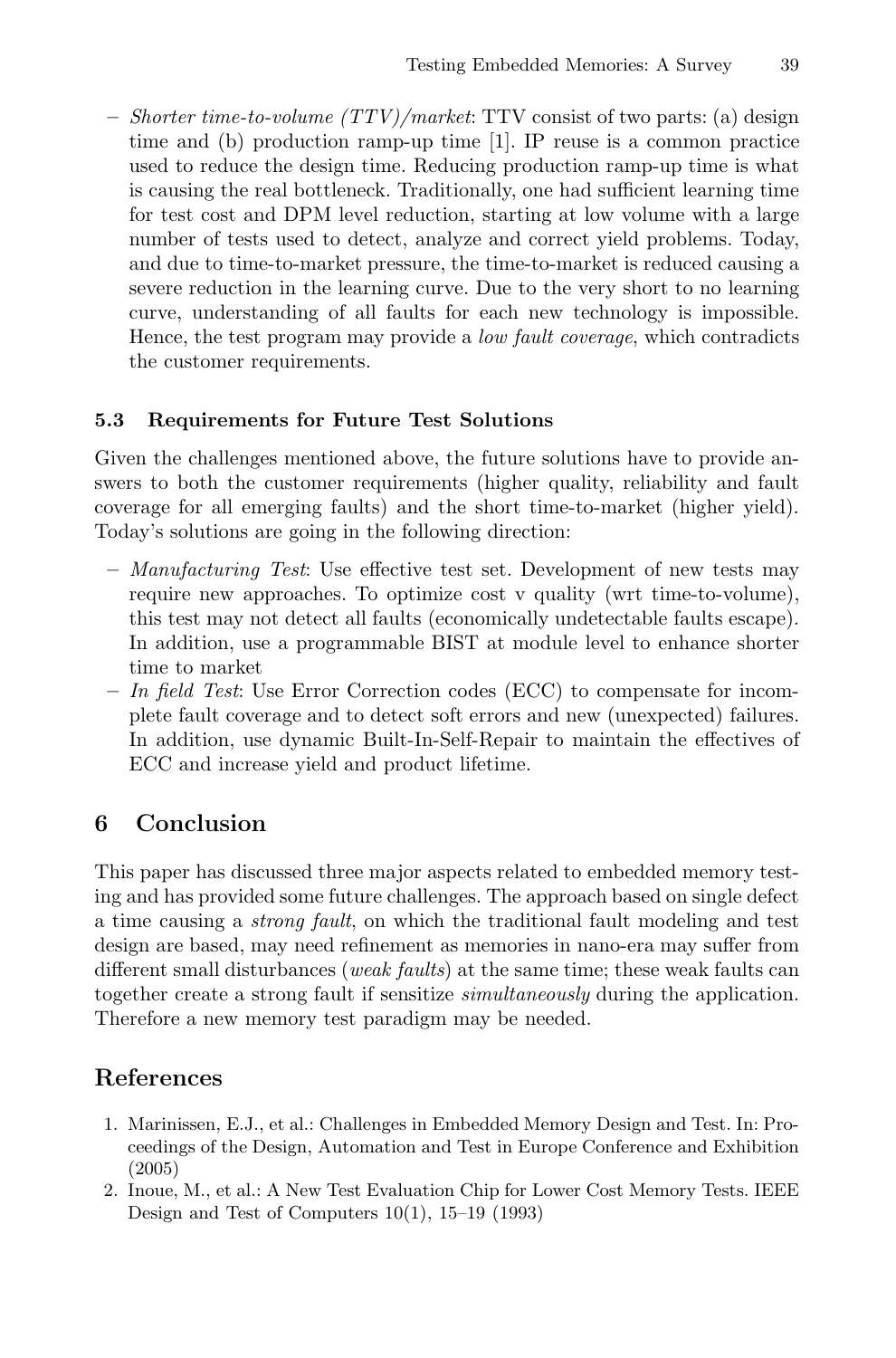- 3. Mookerjee, R.: Segmentation: A Technique for Adapting High-Performance Logic ATE to Test High-Density, High-Speed SRAMs. In: IEEE Workshop on Memory Test, pp. 120–124 (1993)
- 4. Suk, D.S., Reddy, S.M.: A March Test for Functional Faults in Semiconductors Random-Access Memories. IEEE Transactions on Computers C-30(12), 982–985 (1981)
- 5. Abadir, M.S., Reghbati, J.K.: Functional Testing of Semiconductor Random Access Memories. ACM Computer Surveys 15(3), 175–198 (1983)
- 6. Papachistou, C.A., Saghal, N.B.: An Improved Method for Detecting Functional Faults in Random-Access Memories. IEEE Trans. on Computers C-34(2), 110–116 (1985)
- 7. Dekker, R., et al.: A Realistic Fault Model and Test Algorithms for Static Random Access Memories. IEEE Trans. on Computers 9(6), 567–572 (1990)
- 8. Schanstra, I., van de Goor, A.J.: Industrial evaluation of Stress Combinations for March Tests Applied to SRAMs. In: Proc. IEEE Int. Test Conference, pp. 983–992 (1999)
- 9. van de Goor, A.J., de Neef, J.: Industrial Evaluation of DRAMs Tests. In: Proc. of Design Automation and Test in Europe, pp. 623–630 (1999)
- 10. Adams, D., Cooley, E.S.: Analysis of Deceptive Read Destructive Memory Fault Model and Recommended Testing. In: Proc. of IEEE NATW (1999)
- 11. Hamdioui, S., van de Goor, A.J.: Experimental Analysis of Spot Defects in SRAMs: Realistic Fault Models and Tests. In: Proc. of Ninth Asian Test Symposium, pp. 131–138 (2000)
- 12. Al-Ars, Z., van de Goor, A.J.: Static and Dynamic Behavior of Memory Cell Array Opens and Shorts in Embedded DRAMs. In: Proc. of Design Automation and Test in Europe, pp. 401–406 (2001)
- 13. Hamdioui, S., Al-ars, Z., van de Goor, A.J.: Testing Static and Dynamic Faults in Random Access Memories. In: Proc. of IEEE VLSI Test Symposium, pp. 395–400 (2002)
- 14. Hamdioui, S., van de Goor, A.J., Reyes, J.R., Rodgers, M.: Memory Test Experiment: Industrial Results and Data. IEE Proceedings of Computers and Digital Techniques 153(1), 1–8 (2006)
- 15. Hamdioui, S., et al.: Importance of Dynamic Faults for New SRAM Technologies. In: Proc. of European Test Workshop, pp. 29–34 (2003)
- 16. Hamdioui, S., Wadsworth, R., Reyes, J.D., Van De Goor, A.J.: Memory Fault Modeling Trends: A Case Study. Journal of Electronic Testing 20(3), 245–255 (2004)
- 17. Dilillo, L., et al.: Dynamic read destructive fault in embedded-SRAMs: analysis and march test solution. In: Proc. Ninth IEEE European Test Symposium, pp. 140–145 (2004)
- 18. Van de Goor, A.J., Hamdioui, S., Wadsworth, R.: Detecting faults in the peripheral circuits and an evaluation of SRAM tests. In: Proc. of Inter. Test Conference, pp. 114–123 (2004)
- 19. Dilillo, L., et al.: Resistive-Open Defect Influence in SRAM Pre-Charge Circuit: Characterization and Analysis. In: 10th European Test Symposium on IEEE ETS 2005 (2005)
- 20. Hamdioui, S., Al-Ars, Z., van de Goor, A.J.: Opens and Delay Faults in CMOS RAM Address Decoders. IEEE Trans. on Computers 55(11), 1630–1639 (2006)
- 21. Dilillo, L., et al.: ADOFs and Resistive-ADOFs in SRAM Address Decoders: Test Conditions and March Solutions. Jour of Electronic Testing: Theory and Applications 22(3), 287–296 (2006)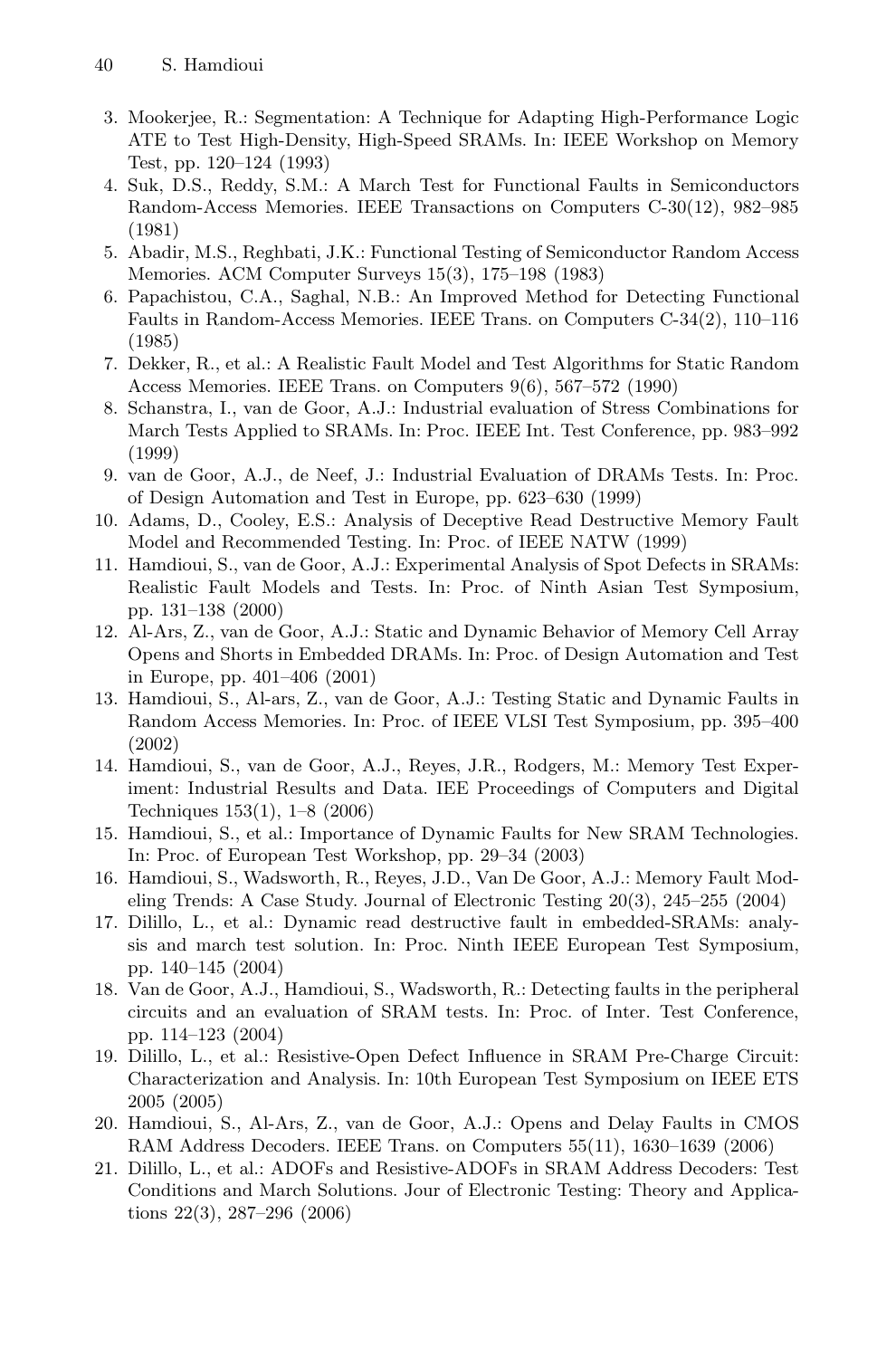- 22. Hamdioui, S., Al-Ars, Z., Jimenez, J., Calero, J.: PPM Reduction on Embedded Memories in System on Chip. In: IEEE Proc. of European Test Symposium, Freiburg, Germany, pp. 85–90 (May 2007)
- 23. Al-Ars, Z., Hamdioui, S., Gaydadjiev, G.N., Vassiliadis, S.: Test Set Development for Cache Memory in Modern Microprocessors. IEEE Trans. Very Large Scale Integration (VLSI) Systems 16(6), 725–732 (2008)
- 24. Powell, T., Kumar, A., Rayhawk, J., Mukherjee, N.: Chasing Subtle Embedded RAM Defects for Nanometer Technologies. In: Proc. of the IEEE Int. Test Conf., paper 33.4, vol. 23(5) (October 2007)
- 25. Mukherjee, N., Pogiel, A., Rajski, J., Tyszer, J.: High Volume Diagnosis in Memory BIST Based on Compressed Failure Data. IEEE Trans. on Computer-Aided Design of Integrated Circuits and Systems 29, 441–453 (2010)
- 26. Bhavnagarwala, A., et al.: The semiconductor industry in 2025. In: IEEE International Solid-State Circuits Conference Digest of Technical Papers (ISSCC), pp. 534–535 (2010)
- 27. van de Goor, A.J.: Testing Semiconductor Memories, Theory and Practice, 2nd edn. ComTex Publishing, Gouda (1998)
- 28. Nair, R.: An Optimal Algorithm for Testing Stuck-at Faults Random Access Memories. IEEE Trans. on Computers C-28(3), 258–261 (1979)
- 29. Marinescu, M.: Simple and Efficient Algorithms for Functional RAM Testing. In: Proc. of IEEE International Test Conference, pp. 236–239 (1982)
- 30. De Jonge, J.H., Smeulders, A.J.: Moving Inversions Test Pattern is Thorough, Yet Speedy. In: Comp. Design, pp. 169–173 (1979)
- 31. van de Goor, A.J., Al-Ars, Z.: Functional fault models: A formal notation and taxonomy. In: Proc. IEEE VLSI Test Symp., pp. 281–289 (2000)
- 32. Hamdioui, S., van de Goor, A.J., Rodgers, M.: March SS: A Test for All Static Simple RAM Faults. In: Proc. of IEEE International Workshop on Memory Technology, Design, and Testing, Bendor, France, pp. 95–100 (2002)
- 33. Harutunvan, G., Vardanian, V.A., Zorian, Y.: Minimal March tests for unlinked static faults in random. In: Proc. of IEEE VLSI Test Symposium, pp. 53–59 (2005)
- 34. van de Goor, A.J., Hamdioui, S., Gaydadjiev, G.N., Al-Ars, Z.: New Algorithms for Address Decoder Delay Faults and Bit Line Imbalance Faults. In: 18th IEEE Asian Test Symposium, Taichung, Taiwan, pp. 391–397 (November 2009)
- 35. van de Goor, A.J., et al.: March LA: A test for linked memory faults. In: Eur. Design Test Conf., p. 627 (1999)
- 36. Hamdioui, S., et al.: Linked faults in random access memories: concept, fault models, test algorithms, and industrial results. IEEE Trans. on CAD of Integrated Circuits and Systems 23(5), 737–757 (2004)
- 37. Hamdioui, S., et al.: A New Test Paradigm for Semiconductor Memories in the Nano-Era. In: Proc. of Asian Test Symposium, pp. 347–352 (2011)
- 38. McAnney, et al.: Random Testing for Stuck-At Storage Cells in an Embedded Memory. In: Proc. of Intern. Test Conference, pp. 157–166 (1984)
- 39. David, R., Fuentes, A., Courtois, B.: Random Patterns Testing Versus Deterministic Testing of RAMs. IEEE Trans. on Computers 5, 637–650 (1989)
- 40. Dekker, R., Beenker, F., Thijssen, L.: Realistic built-in self-test for static RAMs. Design & Test of Computers  $6(1)$ , 26–34 (1989)
- 41. Dreibelbis, J.H., Hedberg, E.L., Petrovic, J.G.: Built-In Self-Test for Integrated Circuits, US Patent, Number 5,173,906 (December 22, 1992)
- 42. Zarrineh, K., et al.: A new framework for generationg optimal March tests for memeory arrays. In: Proc. of the Int. Test Conf., pp. 73–82 (1998, 2001)